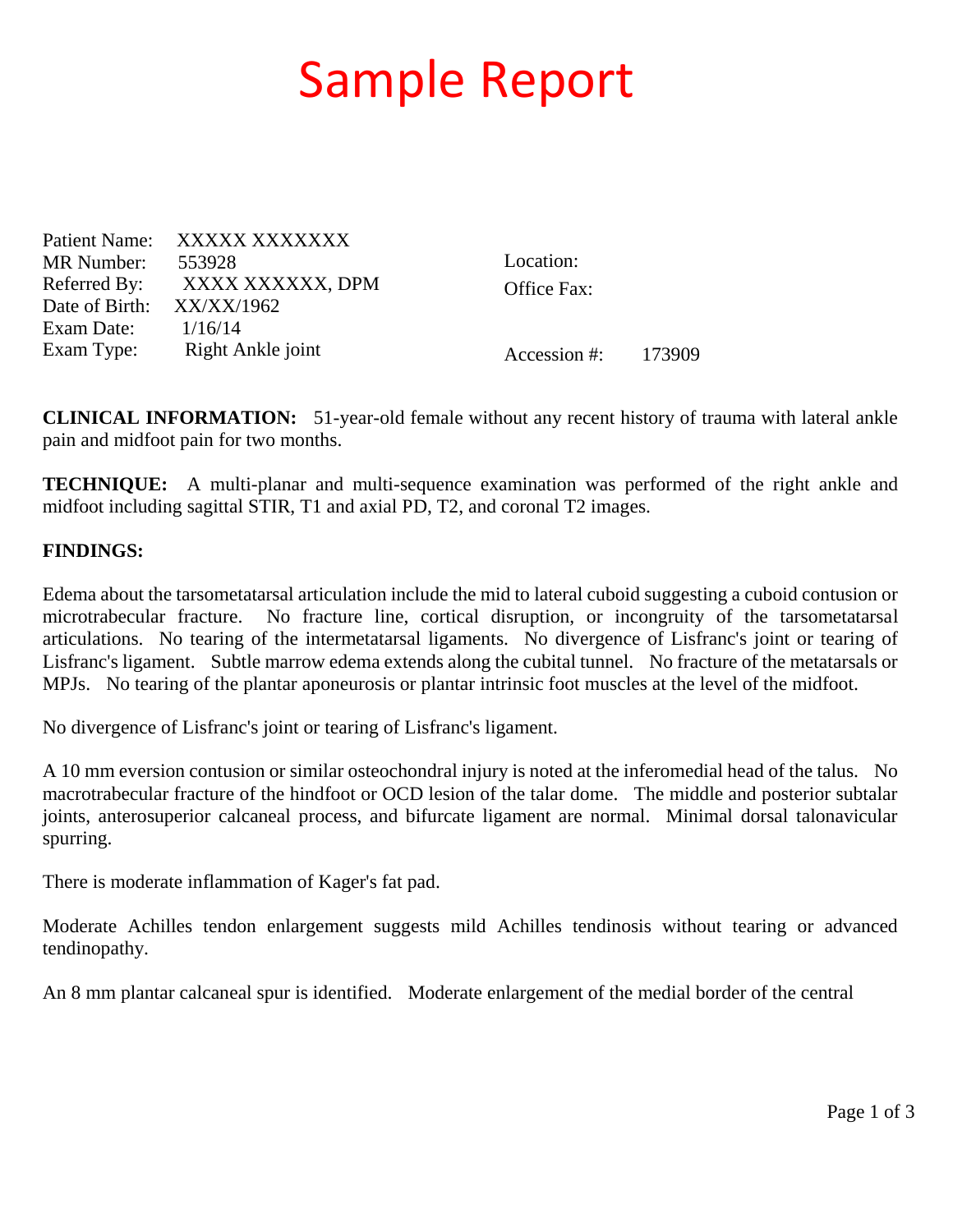cord of the plantar aponeurosis suggests chronic plantar fasciitis with interstitial mucoid degeneration or periaponeurotic edema with thickening to 9 mm. The lateral cord is less thickened and not detached.

No impinging tarsal tunnel mass.

Mild posterior tibial paratendinitis without tearing of the medial flexor tendons or an os tibiale externum at the medial pole navicular insertion of the PTT. No tearing of the extensor tendons. The dorsalis pedis and deep peroneal nerves are intact.

Low grade peroneus brevis tendinopathy is characterized by retromalleolar and inframalleolar fattening and fraying of the peroneus brevis tendon of slightly bilobed appearance without a displaced longitudinal split tear. The peroneus brevis tendon normalizes as it approaches its insertion at the base of the fifth metatarsal. No tearing of the peroneus longus tendon.

The medial and lateral plantar neurovascular bundles of the tarsal tunnel are normal.

Normal superficial and deep components of the deltoid ligament, tibiospring ligament, cervical and talocalcaneal interosseous subtalar ligaments, anterior and posterior tibiofibular syndesmotic ligaments, talofibular and calcaneofibular ligaments.

## **IMPRESSION (MRI OF THE RIGHT ANKLE AND MIDFOOT):**

A 10 mm osteochondral injury or inversion contusion at the inferior medial head of the talus is associated with underlying marrow edema; however, no tear of the syndesmotic, talofibular, calcaneofibular, deltoid, or subtalar ligaments evident. The tibiotalar joint is normal without an OCD lesion of the talar dome. There is a small effusion. Mild edema extends toward the middle subtalar joint. The posterior subtalar joint is normal. Mild degenerative changes are noted along the dorsal talonavicular ligament.

Chronic plantar fasciitis is associated with enlargement of the central cord of the plantar aponeurosis and an 8 mm edematous plantar calcaneal spur with low grade interstitial tearing, but no rupture or fluid-filled gap. The lateral cord is neither thickened nor detached. No evidence of Baxter's neuritis.

Mild Achilles tendinosis and moderate-to-marked inflammation of Kager's fat pad without a tear.

No tearing of the medial flexor or extensor tendons.

Low grade peroneus brevis tendinopathy at the level of the ankle includes retromalleolar flattening, inframalleolar surface fraying, and a slightly bilobed appearance of the tendon representing possible very low grade interstitial changes without a displaced longitudinal split tear. The peroneus brevis tendon normalizes as it extends toward its insertion. The peroneus longus tendon is normal. No subluxation or retinacular stripping.